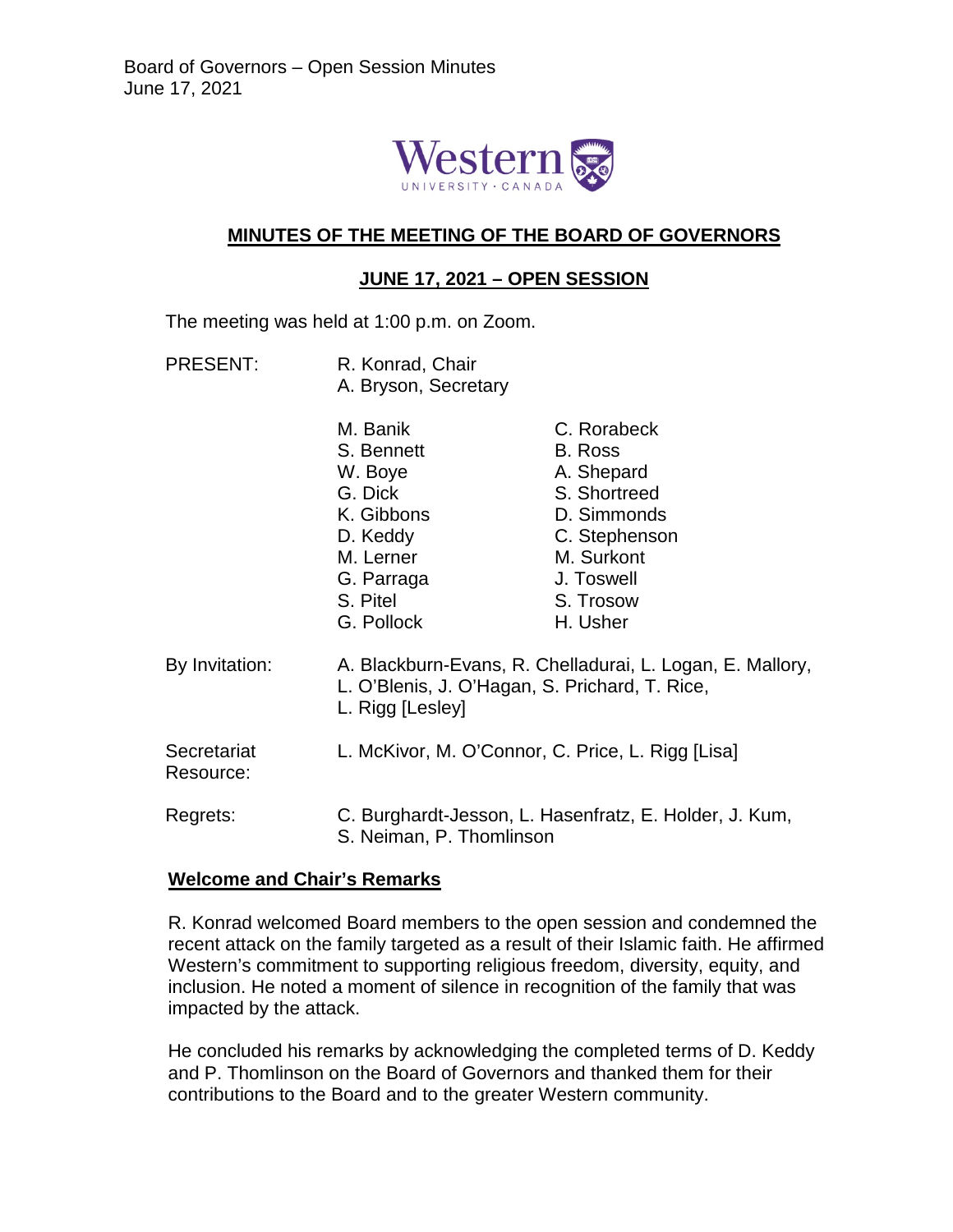## **Land Acknowledgement**

S. Shortreed offered a Land Acknowledgement.

## **Adoption of Agenda – Open Session**

It was moved by G. Parraga, seconded by C. Rorabeck,

That the agenda for the Open Session be approved as circulated.

CARRIED

## BG.21-95 **Minutes of the Previous Meeting**

It was moved by H. Usher, seconded by S. Shortreed,

That the open session minutes of the meeting of April 22, 2021 be approved as circulated.

#### CARRIED

## BG.21-96 **Business Arising from the Minutes**

There were no items noted as business arising from the April 22, 2021 minutes.

# BG.21-97 **REPORT OF THE PRESIDENT**

The Report of the President, distributed with the agenda, consisted of the following topics:

- The President acknowledged the recent attack on the Muslim family in London
- The President acknowledged the loss of the Indigenous children and youth whose graves were found in British Columbia in association with a residential school
- The University has made great progress in the recommendations outlined by The University's Anti-Racism Working Group with many of them nearing completion or fully completed
- The University had its strongest year of enrollment during the 2020-2021 academic year and projects that enrollment will be equally strong for the 2021-2022 year
- The University's international QS ranking has risen from 203 to 170
- The President thanked retiring Dean B. A. Younker (Faculty of Music) and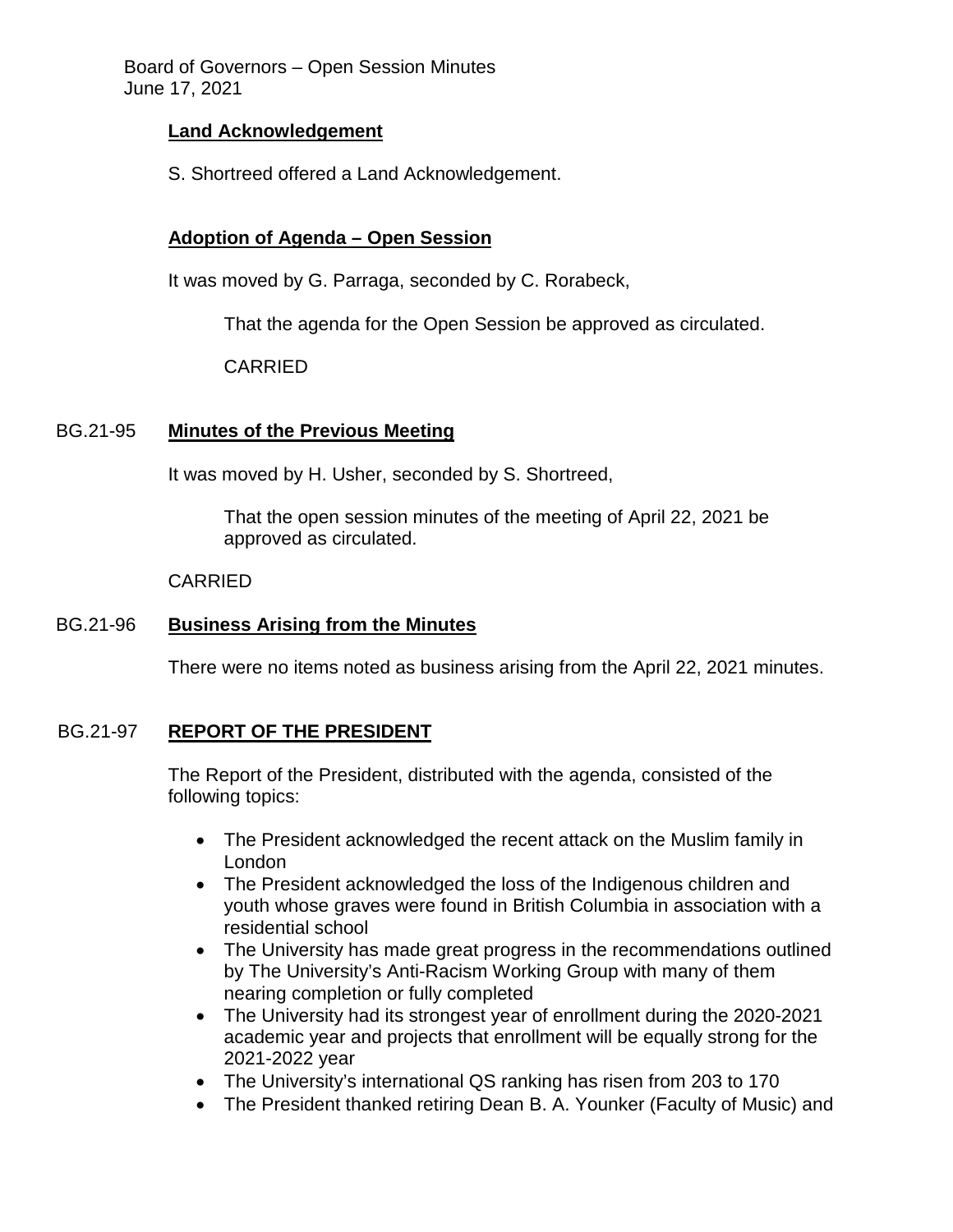Interim Dean J. Finnegan (Social Science) for their service to the **University** 

• The University will conduct a virtual convocation celebration on Friday, June 18, 2021 including musical performances and a presentation by Ivan Coyote

The President concluded his report by acknowledging an article recently published by the Toronto Star that cited Western's commitment to in-person learning in the fall and spoke favorably about the University's decision to return to in-person learning.

# **AGENDA**

# **ITEMS REFERRED BY SENATE**

# BG.21-98 **Draft University Strategic Plan,** *Towards Western at 150*

A. Shepard presented the draft University Strategic Plan, Towards Western at 150. He thanked the strategic planning committee for their support for all their work in developing the plan.

It was moved by W. Boye, seconded by G. Pollock,

That the Board of Governors approve the strategic plan, *Towards Western at 150*, attached as ITEM 4.7(a-1).

The Board members discussed the draft strategic plan. During the discussion the following points were noted:

- A Board member felt that anti-racist and black or anti-black racism was not prominent enough within the strategic plan, noting that the plan stated persons of color and equity, diversity, and inclusion but not anti-black racism.
- It was felt that equity, diversity, and inclusion was inclusive of black lives and the strategic plan appropriately addresses the concerns and comments raised during the consultation process. It is important to not single out specific groups and compare injustice between populations when acknowledging the desire to address racism
- Specific issues such as anti-black racism could be addressed during execution of the strategic plan
- It was raised that the strategic plan lacks defined metrics that would support the University's desire for growth, and it is important that metrics be prioritized to monitor and capture changes in growth
- The University will prioritize growth at both the undergraduate and graduate level along with post-secondary opportunities for growth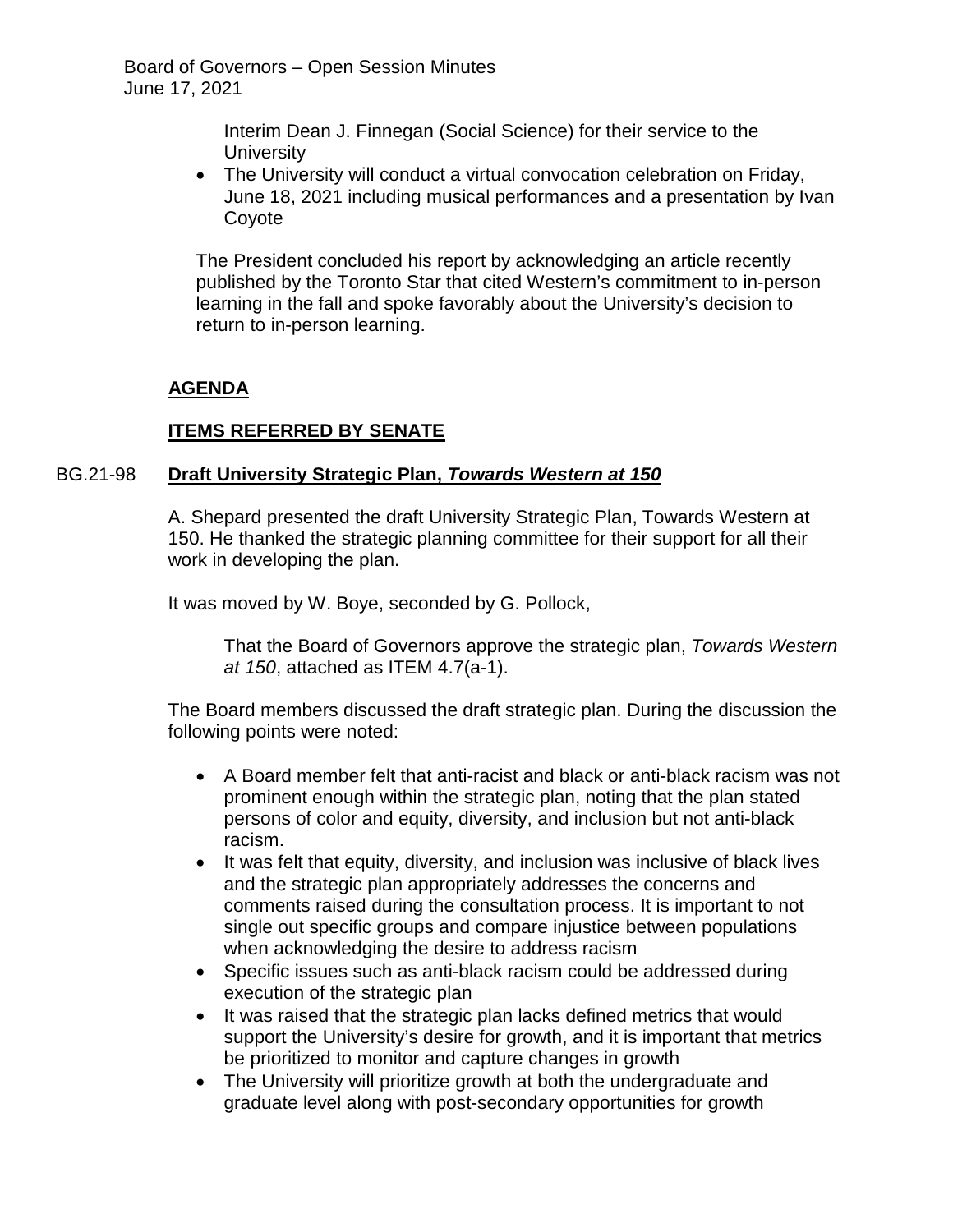including programming focused on lifelong learning

• Many of the points of discussion raised can be addressed during the execution of the strategic plan. It is important for the strategic plan to focus on the pressing issues of the institution

CARRIED with one opposed (H. Usher)

## BG.21-99 **Status of the Rotman Institute of Philosophy**

L. Rigg [Lesley] presented the Rotman Institute of Philosophy for approval as shown in item 4.7(b). She stated that the Rotman Institute has moved through the process of becoming a formal research institute over the past year. She reported that it has been approved by the University Research Board and the Senate and is now coming to the Board for approval.

A Board member inquired what levels of governance will be implemented at the new institute. L. Rigg [Lesley] reported that the University is working to standardize the governance process across all formal institutes at Western and will have four levels to assist in overseeing the governance process.

It was moved by D. Keddy, seconded by H. Usher,

That the Board of Governors approve that the Rotman Institute of Philosophy be established effective June 17, 2021.

CARRIED

## BG.21-100 **Update on Western Research Parks**

L. Rigg [Lesley] along with L. O'Blenis from Stiletto Consulting provided an update on Western Research Parks to the Board for information. During her presentation, she highlighted the following:

- The Research and Technology Parks established in Canada
- Innovative activity
- Components for Cluster, Park and Innovation District Development
- Progress Update
- Sector Strength/Opportunity
- Government and Industry funding to Western University by theme
- Lessons learned
- Draft recommendation framework

Following the presentation, Board members engaged in discussion regarding the Research Parks noting the following:

• The Western Research Parks need to work more closely with local and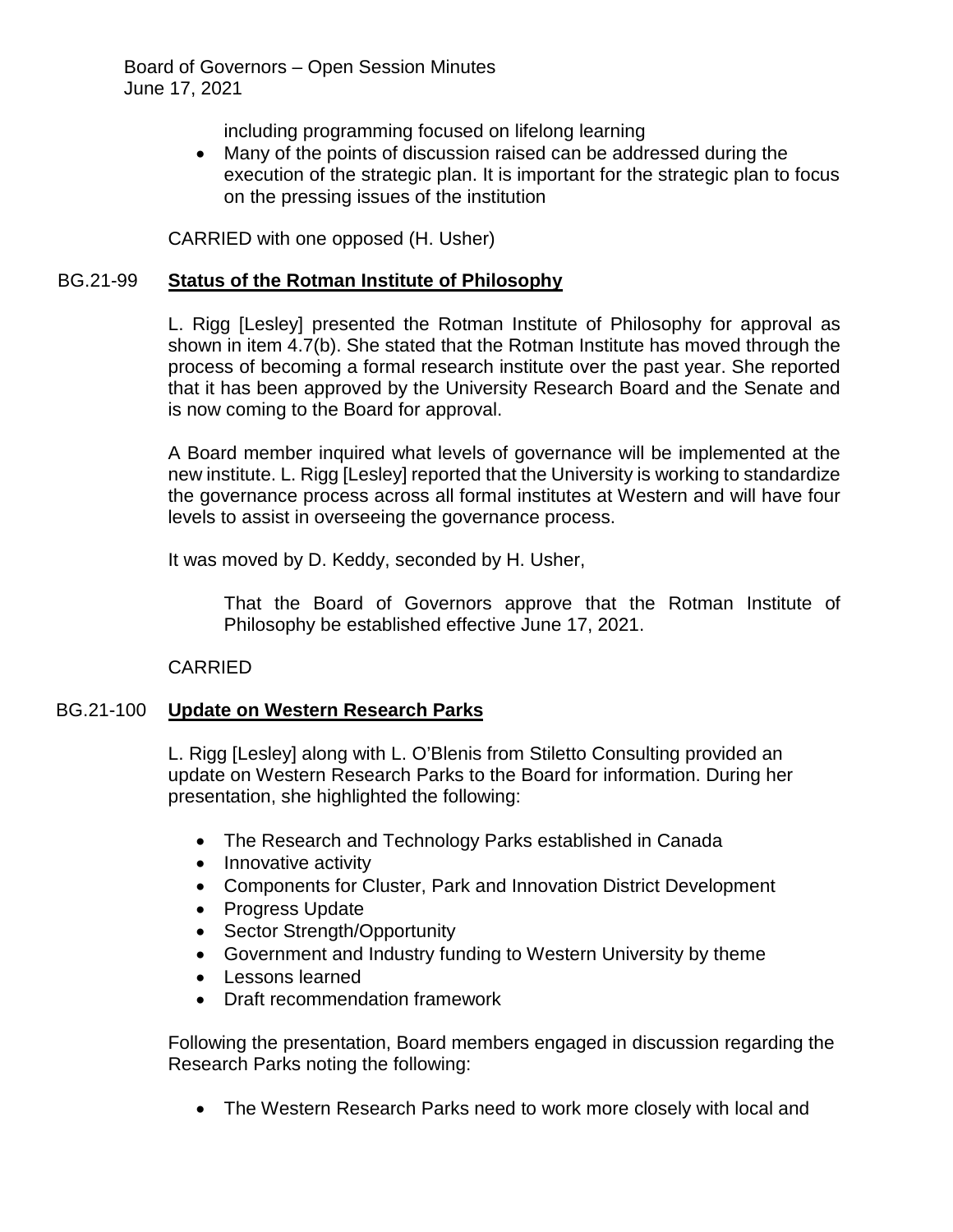regional industries and national networks to engage and establish connections between industry and institutional research, and not solely focus on student engagement and retention

- Multi-layered funding supports both public and private partnerships
- The notion of a theme that individuals can support is imperative to the success of partnerships
- The environmental scan of the Western Research Parks has provided the University with an idea of how the research parks are currently positioned nationally and globally, but also outlined strengths that should be recognized and areas for improvement that can be addressed institutionally, such as the research parks position as part of London's economic development

## BG.21-101 **UNANIMOUS CONSENT AGENDA**

It was moved by B. Ross, seconded by H. Usher,

That the items listed in the Unanimous Consent Agenda with the exception of item 5.3(c) be approved or received for information.

#### CARRIED

# **ITEMS FROM THE PROPERTY & FINANCE COMMITTEE**

#### BG.21-102 **New Scholarships, Awards, and Prizes**

The new scholarships, awards, and prizes approved by the Property and Finance Committee, on behalf of the Board of Governors, were provided for information in Item 5.1(a).

#### BG.21-103 **Report of the Investment Committee**

The report of the Investment Committee was provided for information in Item 5.1(b).

#### BG.21-104 **Semi-Annual Ratio Report on Non-Endowed Funds**

The Semi-Annual Ratio Report on Non-Endowed Funds was provided for information in Item 5.1(c).

## BG.21-105 **2020-21 Operating Budget Update as at April 30, 2021**

The 2020-21 Operating Budget Update as at April 30, 2021 was provided for information in Item 5.1(d).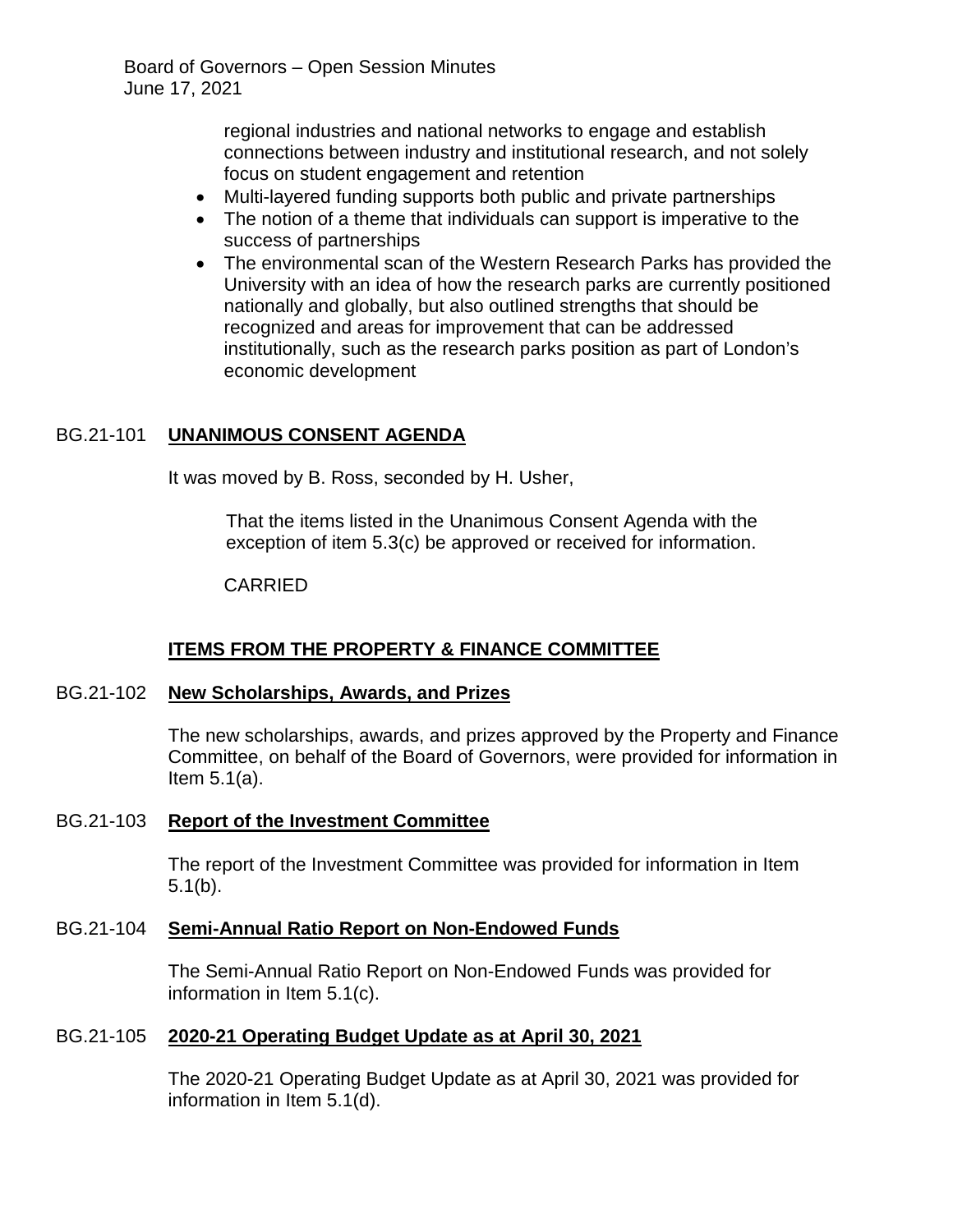## BG.21-106 **2020-21 Ancillary Financial Report as at April 30, 2021**

The 2020-21 Ancillary Financial Report as at April 30, 2021 was provided for information in Item 5.1(e).

## **ITEMS FROM THE SENIOR POLICY & OPERATIONS COMMITTEE**

#### BG.21-107 **University Discipline Appeal Committee (UDAC) - Membership**

The following individuals were acclaimed to fill the vacancies for the University Discipline Appeal Committee (UDAC) for the remainder of the term (to June 30, 2021).

Chris Sherrin (Chair)(Faculty), Dana Broberg, Student, (GRAD)

#### BG.21-108 **Schedule of Board and Committee Meetings**

The confirmed schedule of Board and Committee meetings for the 2021-22 year was provided for information in Item 5.3(b).

#### BG.21-109 **Annual Report on Gender Based and Sexual Violence**

The Annual Report on Gender Based and Sexual Violence was provided for information in Item 5.3(d).

## **ITEMS FROM THE MCINTOSH GALLERY COMMITTEE**

#### BG.21-110 **Acquisition of Drawings by Myfanwy MacLeod**

The approval of the acquisition of drawings by Myfanwy MacLeod by the McIntosh Gallery Committee was provided for information in Item 5.6(a).

## **ITEM REFERRED BY SENATE**

# BG.21-111 **Revisions to MAPP 7.14 – Policy and Procedures for Ethical Review of Research Involving Human Participants**

It was moved by B. Ross, seconded by H. Usher,

That the Board of Governors approve the amendments to MAPP 7.14, Policy and Procedures for Ethical Review of Research Involving Human Participants effective June 17, 2021.

CARRIED (Unanimous Consent)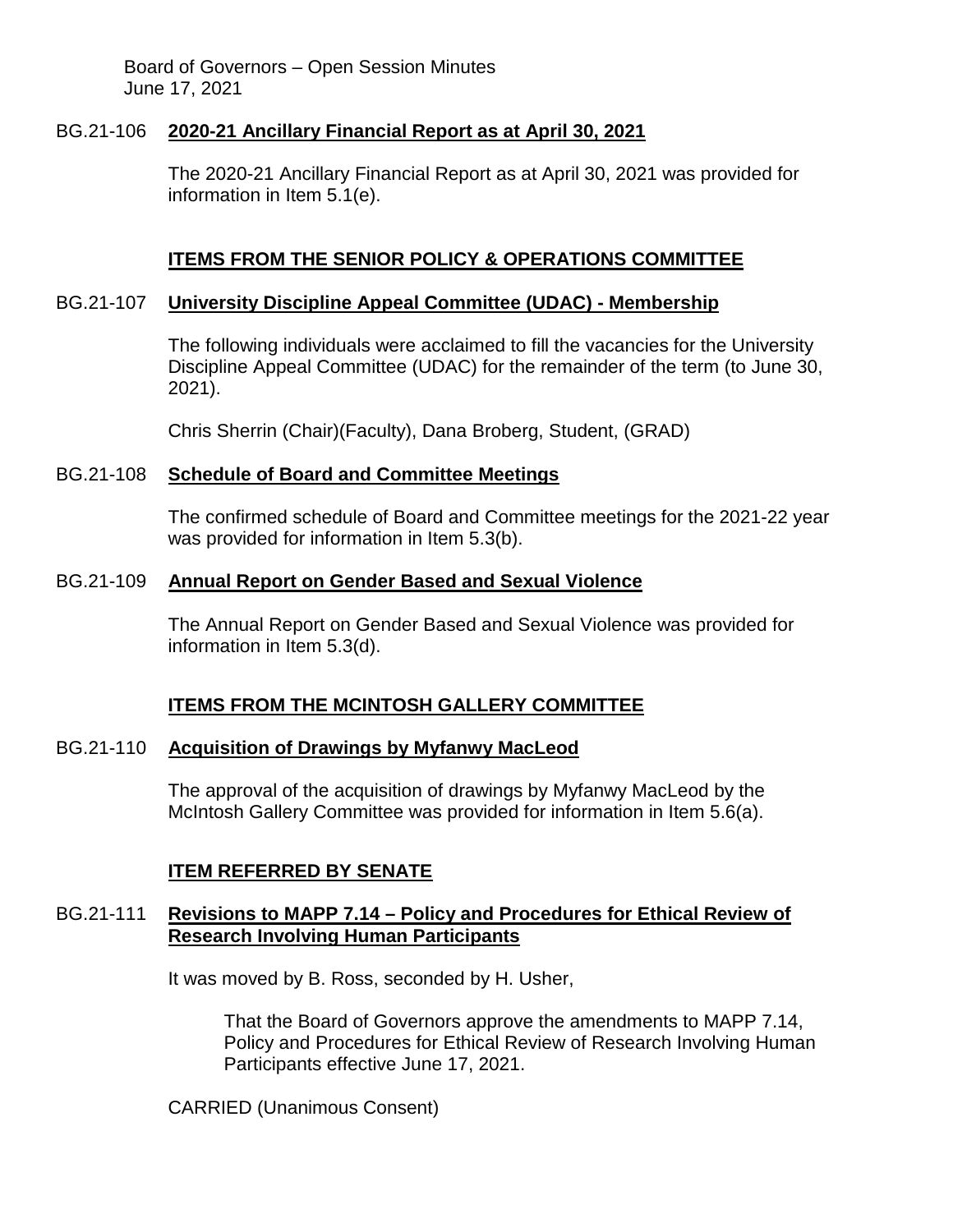## BG.21-112 **Academic Administrative Appointments (May)**

The academic administrative appointments for May 2021 were provided for information in Item 5.8(b).

#### BG.21-113 **Report of the COU Academic Colleague (June)**

The June report of the COU Academic Colleague was provided to the Board for information in item 5.8(c).

## BG.21-114 **Renewal of the Articulation Agreement for the Admission of Graduates of the Nutrition and Food Service Management Diploma Program at Centennial College into the Bachelor of Science (Foods and Nutrition) Program at Brescia University College**

It was moved by B. Ross, seconded by H. Usher,

That the Board of Governors approve that, effective May 1, 2021, graduates of the Nutrition and Food Service Management Diploma Program at Centennial College be admitted to the Bachelor of Science (Foods and Nutrition) Program at Brescia University College (Honours Specialization in Nutrition and Dietetics, Honours Specialization in Foods and Nutrition, Specialization in Foods and Nutrition), as set out in the articulation agreement shown in Item 5.8(d).

CARRIED (Unanimous Consent)

#### BG.21-115 **Renewal of the Articulation Agreement for the Admission of Graduates of the Food Nutrition Management Program at Fanshawe College into the Bachelor of Science (Foods and Nutrition) Program at Brescia University College**

It was moved by B. Ross, seconded by H. Usher,

That the Board of Governors approve that, effective May 1, 2021, graduates of the Food Nutrition Management Program at Fanshawe College be admitted to the Bachelor of Science (Foods and Nutrition) Program at Brescia University College (Honours Specialization in Nutrition and Dietetics, Honours Specialization in Foods and Nutrition, Specialization in Foods and Nutrition), as set out in the articulation agreement shown in Item 5.8(e).

CARRIED (Unanimous Consent)